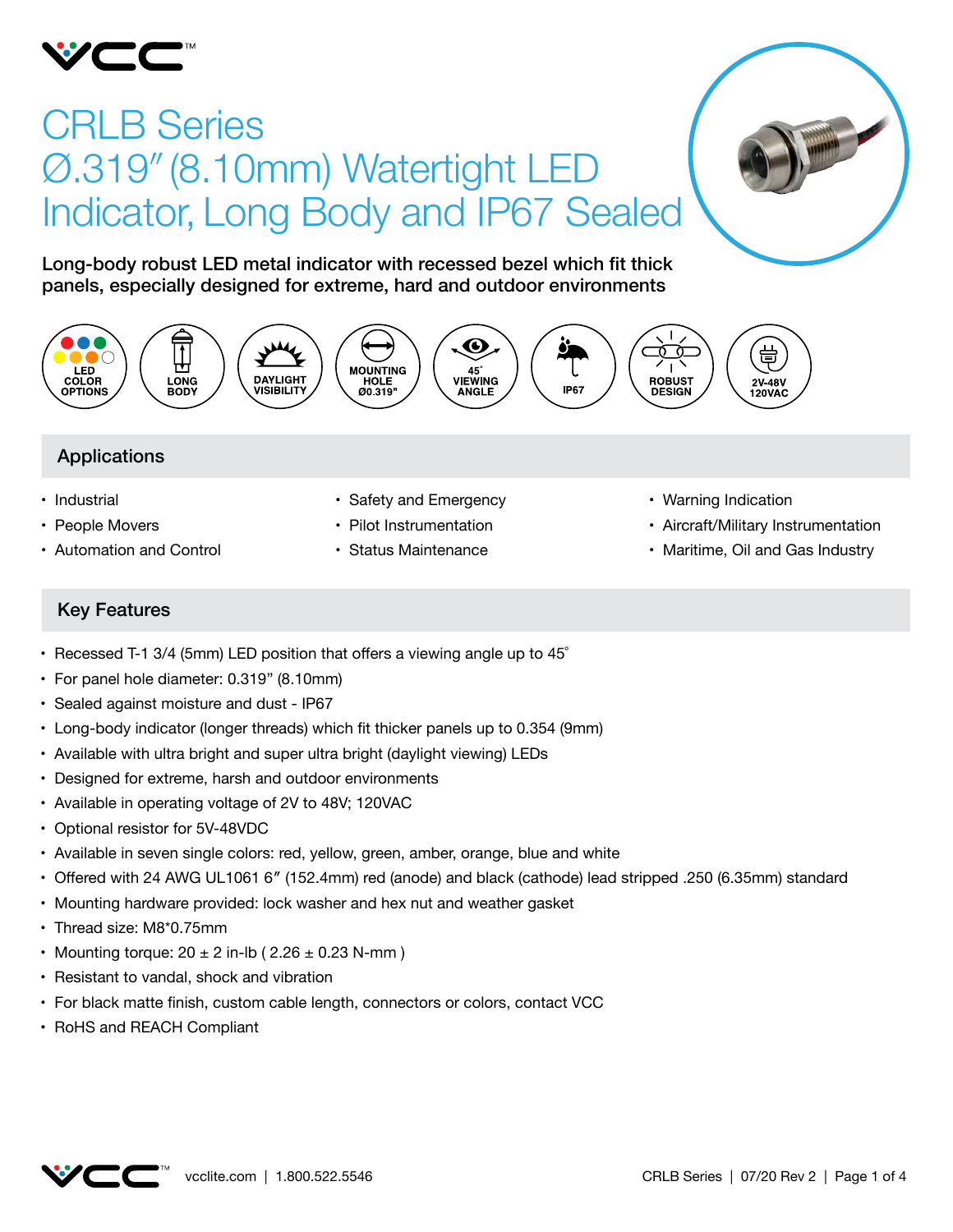# Ordering Data





#### Example: **CRLB-1-3056-9909-I**

CRLB Nickel Finish, Wire Leads, Red LED 12 Volt, IP67

#### **LED Specification Chart** Electrical and Optical Characteristics (TA = 25°C)

**Resistor Chart** Operating Specification

| <b>LED Part</b><br><b>Numbers</b> | Color       | Luminous<br>Intensity (mcd)<br>Typ. @ IF $(mA)$ |    | VF Typ.<br>@ IF (mA) |                | Viewing<br>Angle<br>$(2\theta^{1/2})$ | Peak<br>Wavelength<br>(nm) | Resistor<br>Value Code | Voltage        | Current<br>(mA) | Resistor Value (Ohms)<br>Green, Yellow Red,<br><b>Bicolor LED</b> | Resistor Value (Ohms)<br>Blue, White LED |
|-----------------------------------|-------------|-------------------------------------------------|----|----------------------|----------------|---------------------------------------|----------------------------|------------------------|----------------|-----------------|-------------------------------------------------------------------|------------------------------------------|
| <b>SINGLE COLOR</b>               |             |                                                 |    | 0000                 | $\overline{2}$ | 20                                    | None                       | Not Available          |                |                 |                                                                   |                                          |
| 3056                              | Red         | 400.0                                           | 20 | 1.9                  | 20             | $30^\circ$                            | 660                        | 9907                   | $\overline{5}$ | 20              | 150                                                               |                                          |
| 3055                              | Yellow      | 400.0                                           | 20 | 2.0                  | 20             | $30^\circ$                            | 590                        | 9922                   | 5              | 20              |                                                                   | 65                                       |
| 3054                              | Green       | 300.0                                           | 20 | 3.2                  | 20             | $30^\circ$                            | 520                        | 9908                   | 12             | 20              | 511                                                               |                                          |
| 3060                              | Orange      | 600.0                                           | 20 | 2.1                  | 20             | $30^\circ$                            | 610                        | 9909                   | 12             | 20              |                                                                   | 357                                      |
| <b>SUPER ULTRA BRIGHT</b>         |             |                                                 |    | 9910                 | 24             | 20                                    | 1100                       |                        |                |                 |                                                                   |                                          |
| 3036                              | Red         | 2800.0                                          | 20 | 1.85                 | 20             | $20^\circ$                            | 660                        | 9911                   | 24             | 20              |                                                                   | 953                                      |
| 3047                              | Green       | 5490.0                                          | 20 | 3.2                  | 20             | $20^\circ$                            | 520                        | 9923                   | 28             | 20              | 1500                                                              |                                          |
|                                   |             |                                                 |    |                      |                |                                       |                            | 9933                   | 28             | 20              |                                                                   | 1300                                     |
| 3048                              | Amber       | 1300.0                                          | 20 | 2.02                 | 20             | $30^\circ$                            | 592                        | 9912                   | 48             | 9               | 4870                                                              |                                          |
| 3057                              | <b>Blue</b> | 640.0                                           | 20 | 3.3                  | 20             | $20^{\circ}$                          | 468                        | 9913                   | 48             | 9               |                                                                   | 4530                                     |
| 3061                              | White       | 27000.0                                         | 20 | 3.2                  | 20             | $15^\circ$                            | N/A                        | 9920                   | <b>120VAC</b>  | 8               | 6490                                                              | Contact VCC                              |

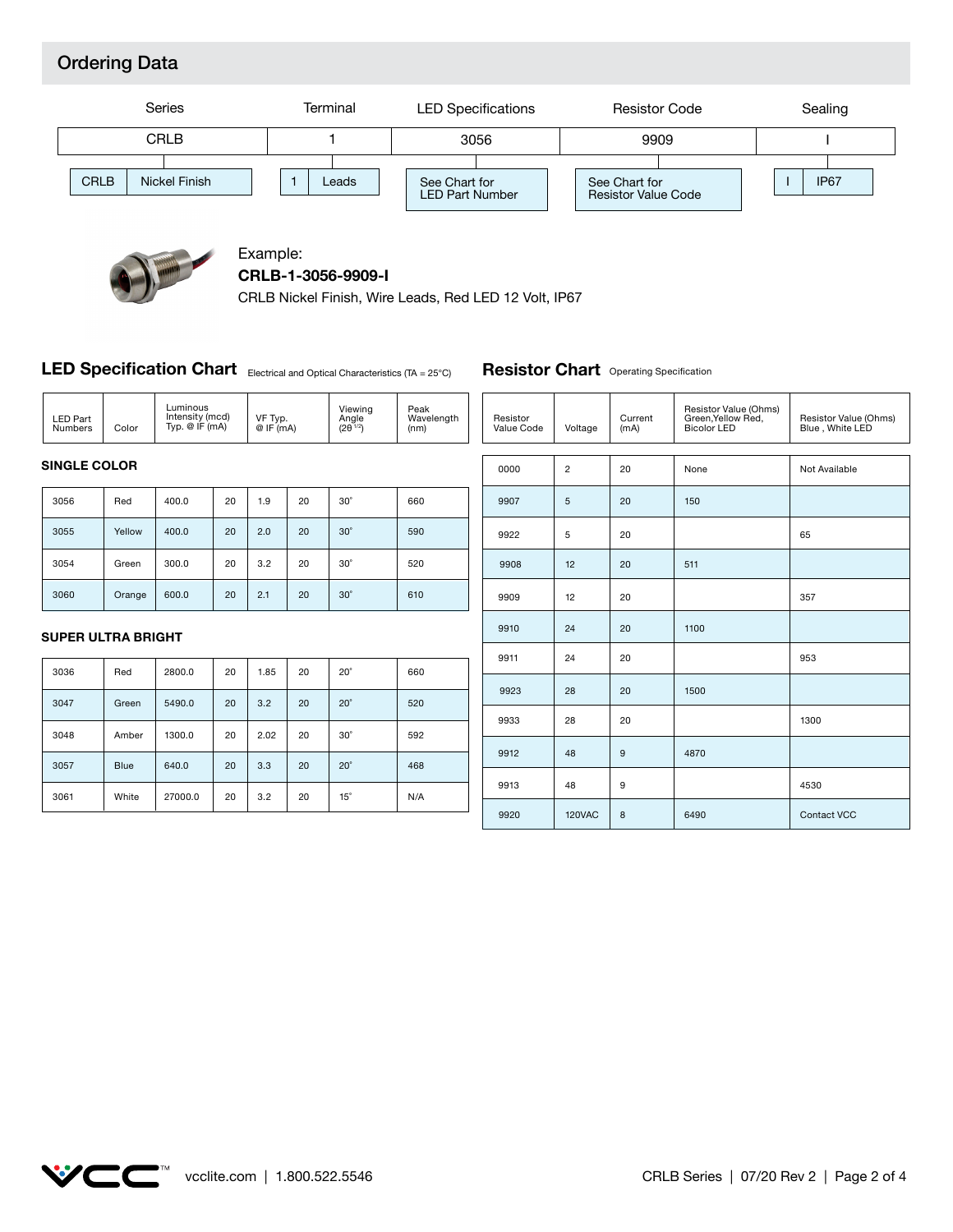## Product Dimensions

#### **CRLB Series**



#### **Recommended Mounting Hole**



#### **Notes:**

- 1. All dimensions are in inches [millimeters]
- 2. Tolerance is + .004/-.000 [+0.10/-0.00] unless otherwise noted.
- 3. The specifications, characteristics and technical data described in the datasheet are subject to change without prior notice.